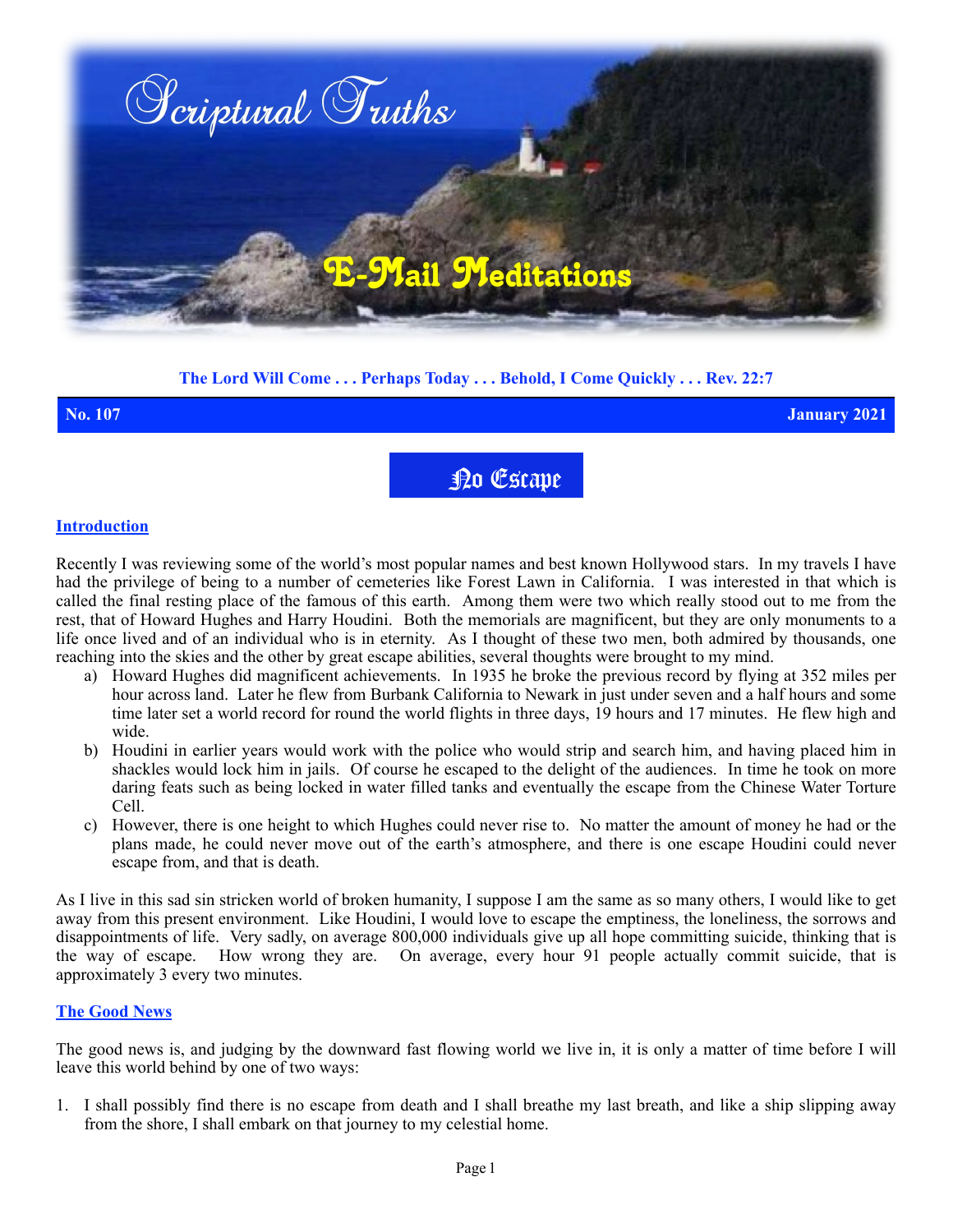a) At that moment my spirit will leave this body and I shall rise through worlds here unknown, no dark tunnel nor a dream, but in a living reality I shall soar to that land of endless day and eternal delights. No spacecraft will be needed, just the almighty power of God and the infiniteness of His unclouded love will carry me into the eternal pleasures at God's right hand (Psa. 16:11). There I shall see the Lord in all His awe inspiring glory, and in delighted wonder bow at His nail pierced feet. If I would be so blessed to see His hands and feet, my song will be:

> By and by when I look on His face, Beautiful face, thorn-shadowed face. By and by when I look on His face, I'll wish I had given Him more.

*Chorus: More, so much more; More of my life than I e're gave before. By and by when I look on His face, I'll wish I had given Him more.* 

By and by when He holds out His hands, Welcoming hands, nail-pierced hands; By and by when He holds out His hands, I'll wish I had given Him more.

By and by when I kneel at His feet, Beautiful feet, nail-riven feet; By and by when I kneel at His feet, I'll wish I had given Him more.

- 2. It will possibly have been observed that I said, "I shall possibly find there is no escape from death" for there is the possibility I shall never see death. I shall escape its pale pallor for there is to come the greatest intervention by God in the last two thousand years. The scriptures inform its readers that there is a time set by God when the Lord Jesus will start His descent from Heaven to come to the air, to take to Heaven all those who have put their eternal destiny on the sacrifice of the Son of God. Every individual, at least for the past two thousand years (I am using round figures) will rise to meet Him in the air. He shall come with a shout, the trumpet will sound and every saint who has died will rise from their grave, even those not buried, whither burned or lost in explosions or lost at sea will rise, and then all those saints who are alive on the earth at that time will join them, and with the Lord leading the way they will rise into Heaven. En route they shall pass the ranks of angelic beings, the celestial archangels, and be brought with joy into the presence of God the Father. There the Lord will present us to Himself, and to the Father.
	- a) This aging body will be changed. Eyes that are dim will see in superlative clarity, bodies disfigured by disease will be perfect, the tongues silent through impediment will shout in perfection, and life will never end. Never again will saints know a tear to run down their faces, never again to be haunted by memories of the past, never again to know the emptiness of being in a silent home and an empty chair. All will be eternal joy. True freedom will be entered into and those who cannot sing now will have voices that will thrill the spirits as the greatest choir ever, consisting of untold millions of voices will in harmony and unison sing, "Worthy is the Lamb that was slain and hast redeemed us to God by His blood". I shall have soared higher than Howard Hughes and escaped that which Houdini could never escape from.

## **The Other Side Of The Coin**

So far, what I have written applies only to those who have put their dependence on the sacrifice of Christ for salvation. None of them are depending on their works nor have they turned away from the reality of their deserving of divine condemnation in Hell for eternity. They are those who have faced the facts. What about those who have never trusted 100 % in the altogether finished work of the Lord? Then they, like Houdini, will never escape.

- a) Never escape death:
	- i) Man is born, grows up, lives and then dies. Where the individual goes after that is completely up to them. Every day, every minute of the day, people die. Across the world, just under two people die every second. On average 6316 people die every hour and by the 24th of April next year (for this is when this is being written) 151,600 people will die and the reader may be one of them. It could very well be that the very casket or coffin your body will lie in is already at the undertakers. There is no escape in that war for, as an individual, you will die and no one will be able to help. They will have to simply stand aside.